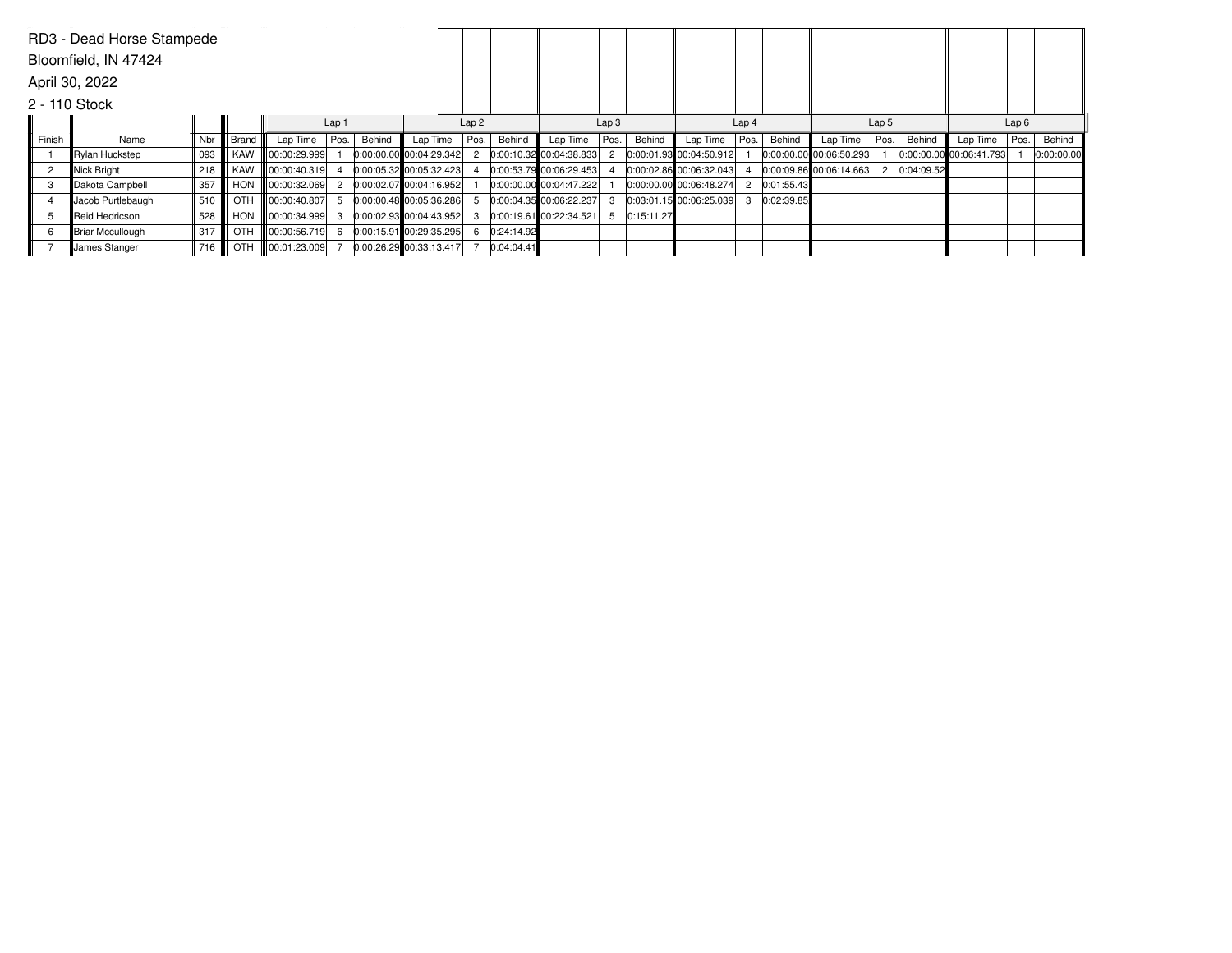|        | RD3 - Dead Horse Stampede |          |       |                            |      |        |                           |      |        |                           |  |            |                  |      |        |                  |      |        |          |      |        |
|--------|---------------------------|----------|-------|----------------------------|------|--------|---------------------------|------|--------|---------------------------|--|------------|------------------|------|--------|------------------|------|--------|----------|------|--------|
|        | Bloomfield, IN 47424      |          |       |                            |      |        |                           |      |        |                           |  |            |                  |      |        |                  |      |        |          |      |        |
|        | April 30, 2022            |          |       |                            |      |        |                           |      |        |                           |  |            |                  |      |        |                  |      |        |          |      |        |
|        | 3 - 110 Modifed           |          |       |                            |      |        |                           |      |        |                           |  |            |                  |      |        |                  |      |        |          |      |        |
|        |                           |          |       | Lap <sub>1</sub>           |      |        | Lap2                      |      |        | Lap <sub>3</sub>          |  |            | Lap <sub>4</sub> |      |        | Lap <sub>5</sub> |      |        | Lap6     |      |        |
| Finish | Name                      | Nbr $\ $ | Brand | Lap Time                   | Pos. | Behind | Lap Time                  | Pos. | Behind | Lap Time   Pos.           |  | Behind     | Lap Time         | Pos. | Behind | Lap Time         | Pos. | Behind | Lap Time | Pos. | Behind |
|        | Jerry Tesmer              |          |       | 1232    HON   00:01:10.870 |      |        | $0:00:00.00$ 00:13:21.236 |      |        | $0:00:00.00$ 00:19:58.180 |  | 0:00:00.00 |                  |      |        |                  |      |        |          |      |        |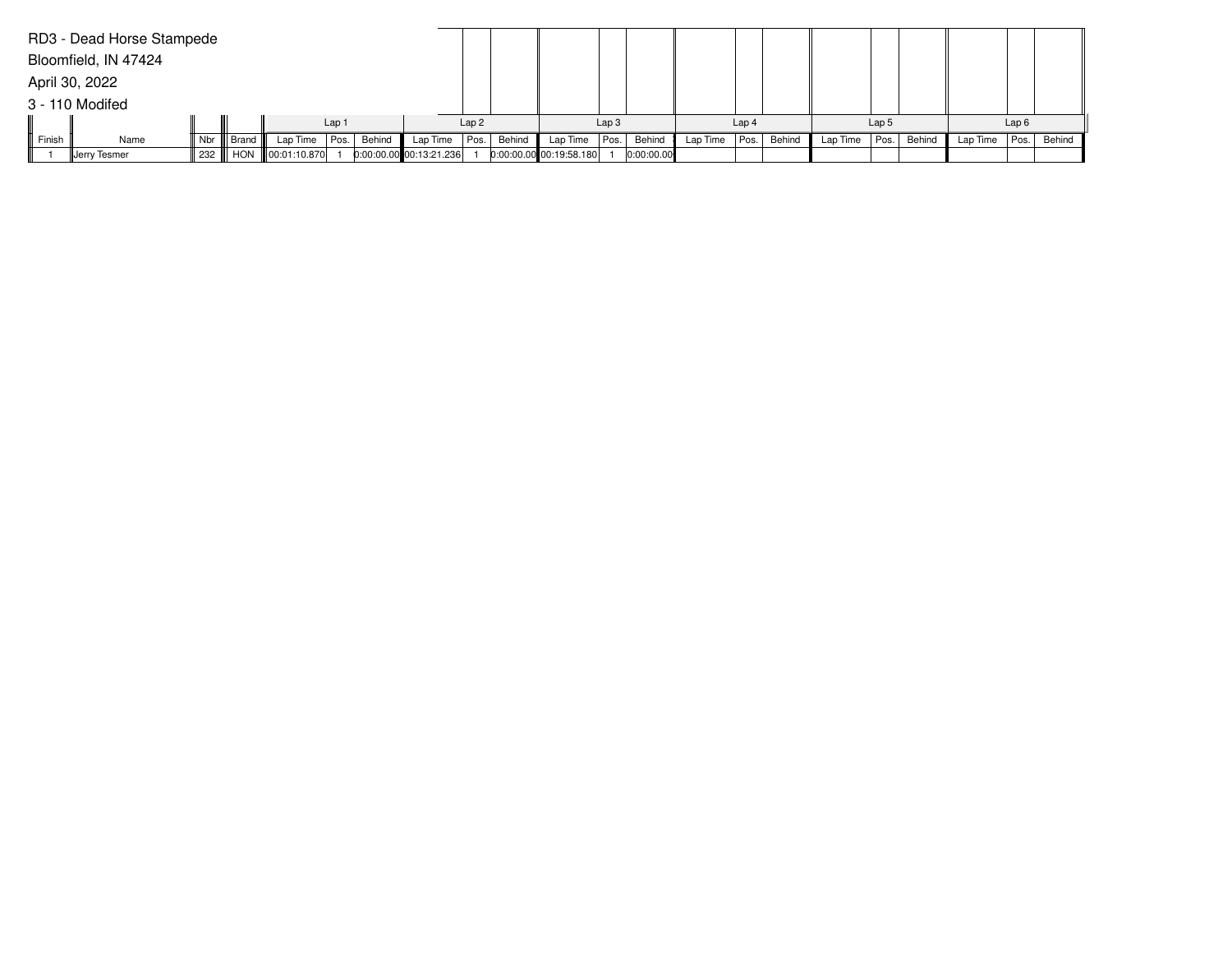|        | RD3 - Dead Horse Stampede |                  |  |                                 |  |        |                         |      |            |                  |      |        |                  |      |        |                  |      |        |          |      |        |
|--------|---------------------------|------------------|--|---------------------------------|--|--------|-------------------------|------|------------|------------------|------|--------|------------------|------|--------|------------------|------|--------|----------|------|--------|
|        | Bloomfield, IN 47424      |                  |  |                                 |  |        |                         |      |            |                  |      |        |                  |      |        |                  |      |        |          |      |        |
|        | April 30, 2022            |                  |  |                                 |  |        |                         |      |            |                  |      |        |                  |      |        |                  |      |        |          |      |        |
|        | 4 - Open 15 & Under       |                  |  |                                 |  |        |                         |      |            |                  |      |        |                  |      |        |                  |      |        |          |      |        |
|        |                           | Lap <sub>1</sub> |  |                                 |  |        | Lap2                    |      |            | Lap <sub>3</sub> |      |        | Lap <sub>4</sub> |      |        | Lap <sub>5</sub> |      |        | Lap6     |      |        |
| Finish | Name                      |                  |  | Nbr    Brand    Lap Time   Pos. |  | Behind | Lap Time                | Pos. | Behind     | Lap Time         | Pos. | Behind | Lap Time         | Pos. | Behind | Lap Time         | Pos. | Behind | Lap Time | Pos. | Behind |
|        | Addalyn Walworth          |                  |  | 831 HON 00:02:02.920            |  |        | 0:00:00.00 00:18:42.889 |      | 0:00:00.00 |                  |      |        |                  |      |        |                  |      |        |          |      |        |